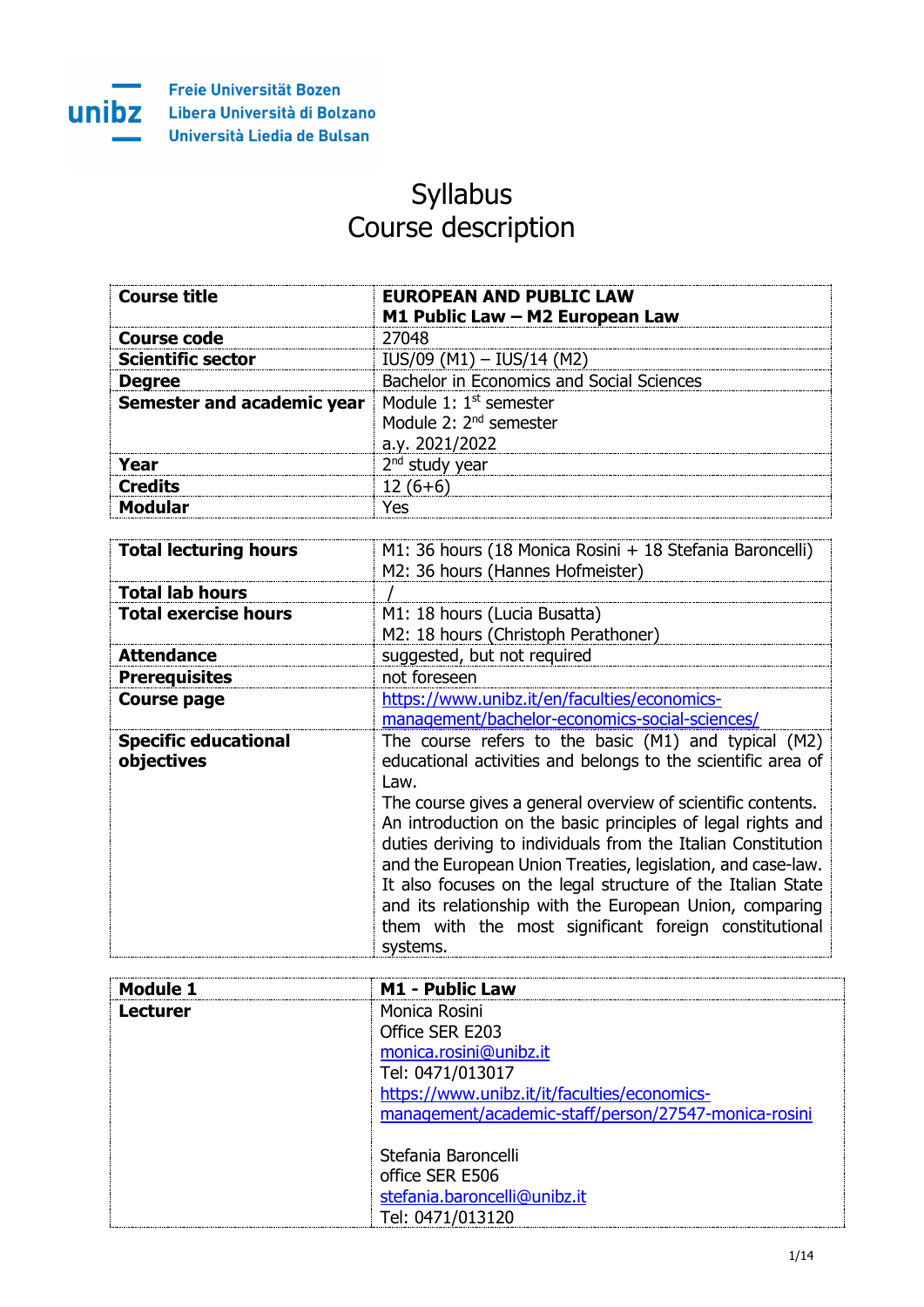

|                                             | https://www.unibz.it/it/faculties/economics-                                                                                                                                                                                                                                                                                                                                                                           |
|---------------------------------------------|------------------------------------------------------------------------------------------------------------------------------------------------------------------------------------------------------------------------------------------------------------------------------------------------------------------------------------------------------------------------------------------------------------------------|
|                                             | management/academic-staff/person/981-stefania-baroncelli                                                                                                                                                                                                                                                                                                                                                               |
| Scientific sector of the<br><b>lecturer</b> | <b>IUS/09</b>                                                                                                                                                                                                                                                                                                                                                                                                          |
| <b>Teaching language</b>                    | Italian                                                                                                                                                                                                                                                                                                                                                                                                                |
| <b>Office hours</b>                         | 18 hours (9 Monica Rosini + 9 Stefania Baroncelli)<br>Cockpit - students' zone - individual timetable<br>Webpage:<br>https://www.unibz.it/en/timetable/?sourceId=unibz&depart<br>ment=26&degree=13182%2C13324                                                                                                                                                                                                          |
| <b>Lecturing assistant</b>                  | Lucia Busatta (18 hours)<br>Lucia.Busatta@unibz.it<br>https://www.unibz.it/en/faculties/economics-<br>management/academic-staff/person/31615-lucia-busatta                                                                                                                                                                                                                                                             |
| <b>Teaching assistant</b>                   | Not foreseen                                                                                                                                                                                                                                                                                                                                                                                                           |
| <b>List of topics covered</b>               | The norms and legal subjects, the legal acts, the principles<br>on legal relationships, the sources of law, the structure and<br>the functioning of the State, the protection of fundamental<br>rights (Bill of rights), and the Government of the Italian<br>Regions. The government structure of some foreign States.<br>The influence of the European Union on Italian's<br>sovereignty. Federalism and government. |
| <b>Teaching format</b>                      | Frontal lectures using power point presentations published<br>in the Reserve Collection of the UNIBZ Library or TEAMS.<br>Discussion in groups on some leading cases.<br>After classes, the most difficult topics are analyzed and<br>explained using examples and interaction with the students<br>by the Lecturing assistant during the exercise hours.                                                              |

| Module 2                                           | M2 - European Law                                        |
|----------------------------------------------------|----------------------------------------------------------|
| <b>Lecturer</b>                                    | Hannes Hofmeister                                        |
|                                                    | Office SER E304                                          |
|                                                    | hannes.hofmeister@unibz.it                               |
|                                                    | Tel: 0471/013482                                         |
|                                                    | https://www.unibz.it/it/faculties/economics-             |
|                                                    | management/academic-staff/person/31313-hannes-herbert-   |
|                                                    | viktor-hofmeister                                        |
| <b>Scientific sector of the</b><br><b>lecturer</b> | <b>IUS/14</b>                                            |
| <b>Teaching language</b>                           | German                                                   |
| <b>Office hours</b>                                | 18 hours                                                 |
|                                                    | Cockpit - students' zone - individual timetable          |
|                                                    | Webpage:                                                 |
|                                                    | https://www.unibz.it/en/timetable/?sourceId=unibz&depart |
|                                                    | ment=26&degree=13182%2C13324                             |
| <b>Lecturing assistant</b>                         | 18 hours                                                 |
|                                                    | Christoph Perathoner                                     |
|                                                    | christoph.perathoner@unibz.it                            |
|                                                    | https://www.unibz.it/it/faculties/economics-             |
|                                                    | management/academic-staff/person/40440-christoph-        |
|                                                    | perathoner                                               |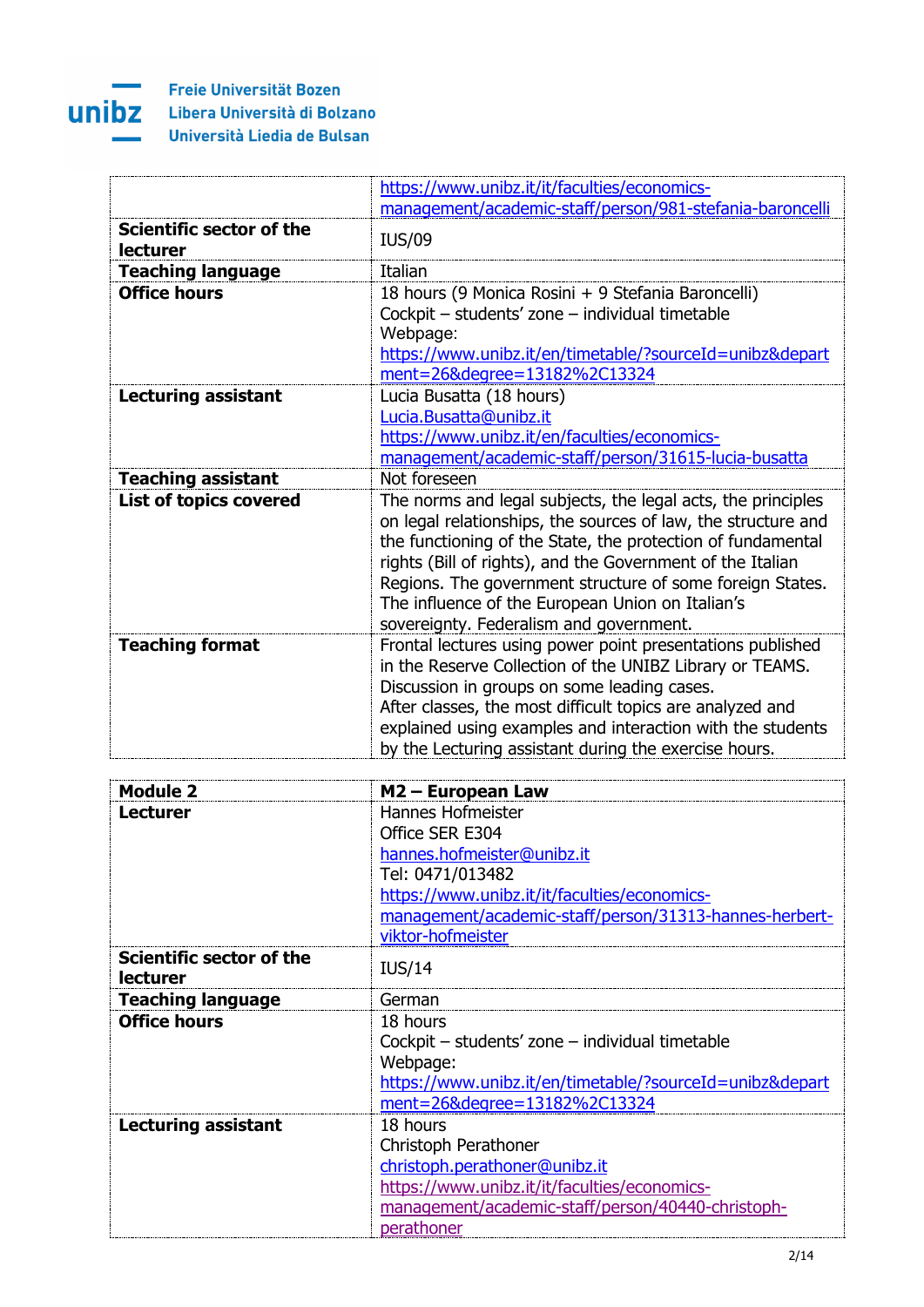#### × ÷. unibz

| <b>Teaching assistant</b>     |                                                                                                                                                                                                                                                                                                                                                                                                                                                                                                                                                                                                                                                                                                                                                        |
|-------------------------------|--------------------------------------------------------------------------------------------------------------------------------------------------------------------------------------------------------------------------------------------------------------------------------------------------------------------------------------------------------------------------------------------------------------------------------------------------------------------------------------------------------------------------------------------------------------------------------------------------------------------------------------------------------------------------------------------------------------------------------------------------------|
| <b>List of topics covered</b> | Historical context of European Integration, Legal aspects of<br>the internal market, Organs, EU legal acts and their<br>characteristics, Current issues in EU Law                                                                                                                                                                                                                                                                                                                                                                                                                                                                                                                                                                                      |
| <b>Teaching format</b>        | Frontal lectures with interactive elements                                                                                                                                                                                                                                                                                                                                                                                                                                                                                                                                                                                                                                                                                                             |
|                               |                                                                                                                                                                                                                                                                                                                                                                                                                                                                                                                                                                                                                                                                                                                                                        |
| <b>Learning outcomes</b>      | $M1$ – Public Law<br>To understand the reasons, the values and the limits which are<br>at the basis of the Italian legal order, with particular reference<br>to the government and the distribution of powers enshrined in<br>the Italian Constitution, and to identify the peculiarity of the<br>Italian Government. To compare the Italian Government with<br>other governments at the European level. To understand the<br>pressures by the European Union on the States' sovereignty. It<br>prepares to the second module, centred on European Union                                                                                                                                                                                               |
|                               | Law.<br>For second year students of the BSc in BSc in Economics and<br>Social sciences.<br>Knowledge and understanding:<br>Knowledge of the legal sources and their effectiveness<br>$\bullet$<br>in the Italian and European context<br>Organization of the State and distribution of power at<br>$\bullet$<br>horizontal and vertical level also from a historical point<br>of view<br>Relationship between the State and the individuals:<br>rights and duties in the European framework<br>Legal instruments used by the State for the discipline<br>$\bullet$<br>of the social and economic sphere also in a historical<br>perspective and influence of the European Union<br>Knowledge of the basics of the German Constitutional<br>٠<br>system |
|                               | <b>Applying knowledge and understanding:</b>                                                                                                                                                                                                                                                                                                                                                                                                                                                                                                                                                                                                                                                                                                           |
|                               | Ability to understand the effectiveness of the legal<br>concepts and their effects on individuals and<br>institutions<br>Ability to identify the organizational structure of the<br>$\bullet$<br>public institutions and their legitimacy<br>Ability to compare the constitutional principles on<br>which the Italian legal system is based with the main<br>European constitutional systems, especially the German<br>one<br>Ability to identify the instruments used by the State for<br>$\bullet$<br>intervening in the private and economic sphere and<br>their meaning also from a historical perspective                                                                                                                                         |
|                               | <b>Making judgments</b>                                                                                                                                                                                                                                                                                                                                                                                                                                                                                                                                                                                                                                                                                                                                |
|                               | ability to gather and interpret relevant legal data to<br>inform judgments that include reflection on social and<br>political issues                                                                                                                                                                                                                                                                                                                                                                                                                                                                                                                                                                                                                   |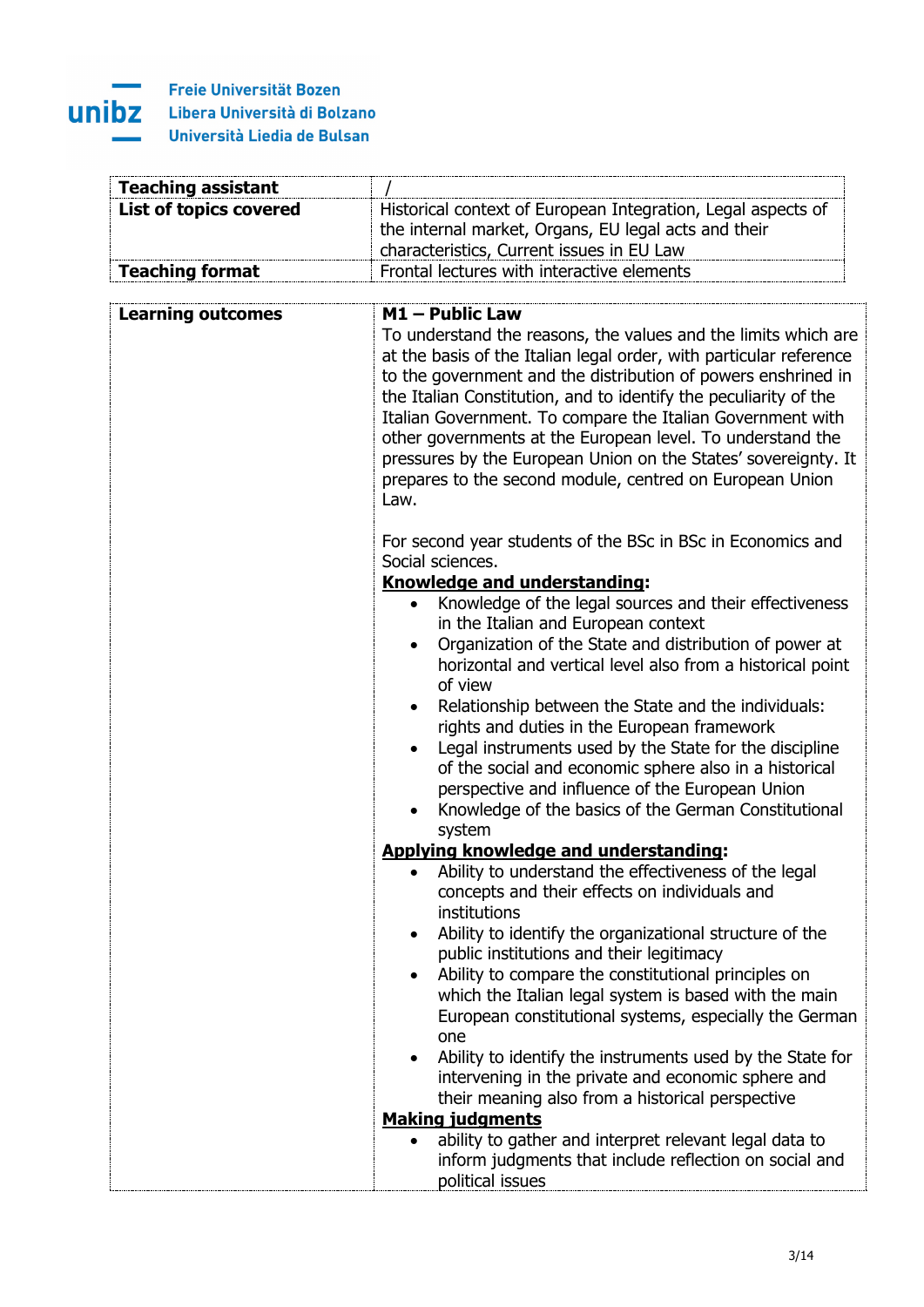

| ability to read and evaluate new and updated data in<br>$\bullet$                                                                                                                                                                                                                                                                                                                                                                                                                                                                                                                                                                                                                                                                                                                                                                                                                                                                                                                                                                                                                                                                                                                                                                                                                    |
|--------------------------------------------------------------------------------------------------------------------------------------------------------------------------------------------------------------------------------------------------------------------------------------------------------------------------------------------------------------------------------------------------------------------------------------------------------------------------------------------------------------------------------------------------------------------------------------------------------------------------------------------------------------------------------------------------------------------------------------------------------------------------------------------------------------------------------------------------------------------------------------------------------------------------------------------------------------------------------------------------------------------------------------------------------------------------------------------------------------------------------------------------------------------------------------------------------------------------------------------------------------------------------------|
| journals, newspapers, and media using correct general                                                                                                                                                                                                                                                                                                                                                                                                                                                                                                                                                                                                                                                                                                                                                                                                                                                                                                                                                                                                                                                                                                                                                                                                                                |
| legal principles<br><b>Communication skills:</b>                                                                                                                                                                                                                                                                                                                                                                                                                                                                                                                                                                                                                                                                                                                                                                                                                                                                                                                                                                                                                                                                                                                                                                                                                                     |
| ability to present the legal notions acquired during the<br>course using a proper technical language<br>analytical and synthetical skills needed for writing<br>٠<br>capacity to interact in intercultural and multilingual<br>groups<br>oral skills and capacity to express opinions in groups                                                                                                                                                                                                                                                                                                                                                                                                                                                                                                                                                                                                                                                                                                                                                                                                                                                                                                                                                                                      |
| <b>Learning skills:</b>                                                                                                                                                                                                                                                                                                                                                                                                                                                                                                                                                                                                                                                                                                                                                                                                                                                                                                                                                                                                                                                                                                                                                                                                                                                              |
| have developed skills of interpretation and evaluation<br>that are necessary to continue to undertake further<br>study even in foreign countries with a high degree of<br>autonomy                                                                                                                                                                                                                                                                                                                                                                                                                                                                                                                                                                                                                                                                                                                                                                                                                                                                                                                                                                                                                                                                                                   |
|                                                                                                                                                                                                                                                                                                                                                                                                                                                                                                                                                                                                                                                                                                                                                                                                                                                                                                                                                                                                                                                                                                                                                                                                                                                                                      |
| M2 - European Law<br>Introduction to the principles of the European legal system<br>with reference to the history of integration, to the legal<br>sources, to the institutions and to the enforcement of<br>European law as well as to the regulation of the internal<br>market. Introduction to current topics in EU<br>Knowledge and understanding:<br>Knowledge of the sources of European law and of their<br>effectiveness in the legal systems of the States and of other<br>international organizations<br>Knowledge of the principles applied to the internal market<br>(free movement and abolition of barriers)<br>Knowledge of the role of the European Union at international<br>level and its relation with other international organization<br><b>Applying knowledge and understanding:</b><br>Understanding of the effects and of the impact of European<br>law on the decisions of individuals and of firms, including the<br>effects of legal harmonization in the Member States<br>Perception of the balance between economic and social rights<br>in the Union and the relation with the States<br>Economic perception of the economic role of the European<br>Union in the world and its role in the promotion of democratic<br>values and constitutional rights |
| <b>Communication skills:</b><br>Ability to articulate complex legal advice                                                                                                                                                                                                                                                                                                                                                                                                                                                                                                                                                                                                                                                                                                                                                                                                                                                                                                                                                                                                                                                                                                                                                                                                           |
| <b>Making judgements:</b><br>Ability to assess/evaluate a factual "everyday-life" situation in<br>legal terms.<br>Learning skills:<br>Ability to autonomously extend the knowledge acquired during<br>the study course by reading and understanding complex legal<br>norms/literature.                                                                                                                                                                                                                                                                                                                                                                                                                                                                                                                                                                                                                                                                                                                                                                                                                                                                                                                                                                                               |
|                                                                                                                                                                                                                                                                                                                                                                                                                                                                                                                                                                                                                                                                                                                                                                                                                                                                                                                                                                                                                                                                                                                                                                                                                                                                                      |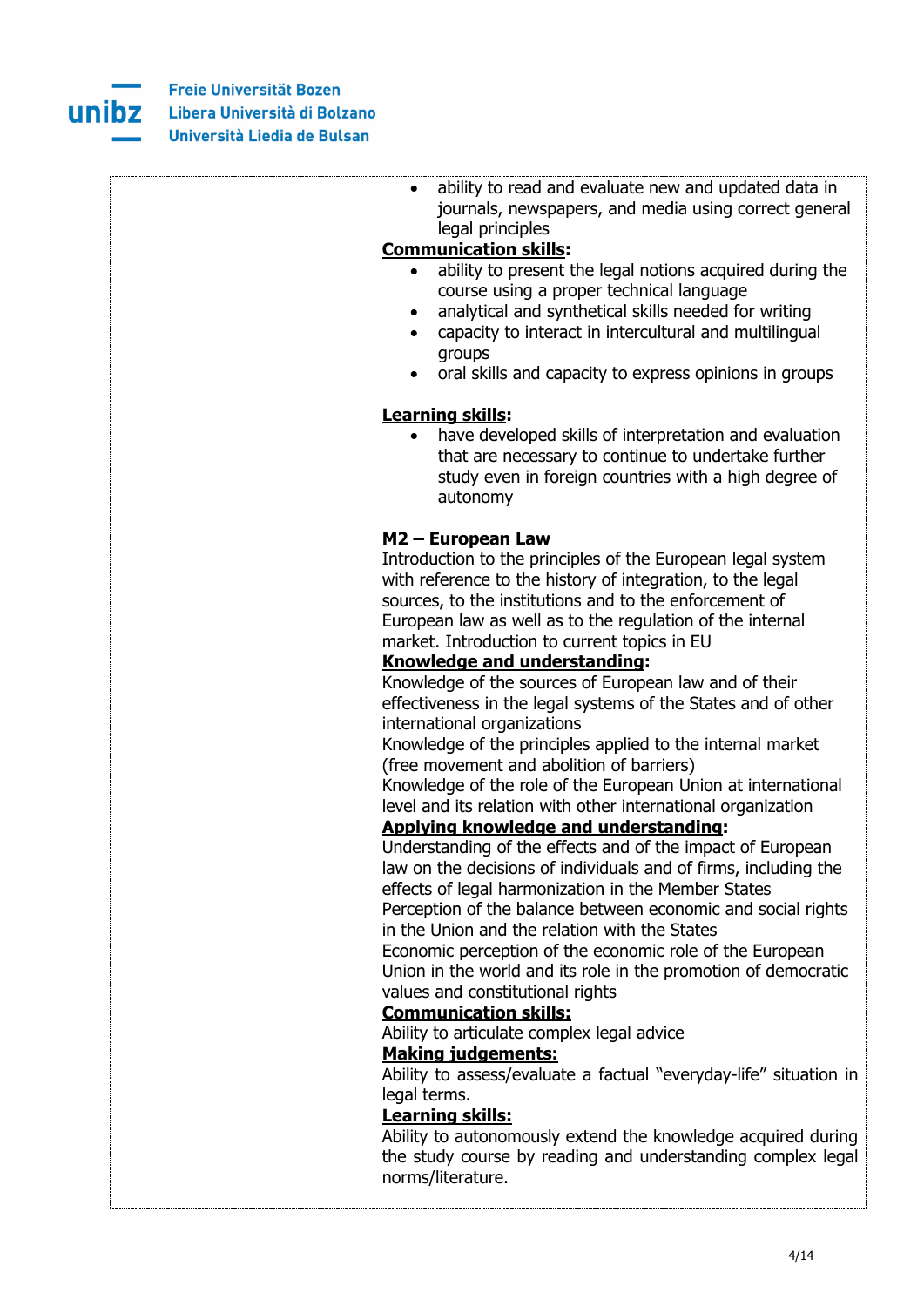

| <b>Assessment</b>              | <b>M1 Public law</b>                                                                                       |
|--------------------------------|------------------------------------------------------------------------------------------------------------|
|                                | (i)<br>a final written examination on the entire programme<br><b>OR</b>                                    |
|                                | Attending students (optional):                                                                             |
|                                | (ii)<br>1. mid-term written examination accounting for                                                     |
|                                | 33%                                                                                                        |
|                                | 2. a final written examination on the remaining 7-                                                         |
|                                | 18 classes' program accounting for 67%;                                                                    |
|                                | 3. active participation to exercises                                                                       |
|                                |                                                                                                            |
|                                | M2 - European Law<br>Final written exam                                                                    |
| <b>Assessment language</b>     | Italian (M1) - German (M2)                                                                                 |
| <b>Evaluation criteria and</b> | In order to pass the exam it is necessary to receive a positive                                            |
| criteria for awarding marks    | grade in both modules (M1 and M2). The final mark is                                                       |
|                                | composed of the average of the marks obtained in the two                                                   |
|                                | modules (M1 and M2).                                                                                       |
|                                |                                                                                                            |
|                                | It is possible to pass the two modules in two different                                                    |
|                                | exam sessions within the same academic year. After                                                         |
|                                | that, the positive grade obtained in one of the two                                                        |
|                                | modules will not be considered anymore.                                                                    |
|                                |                                                                                                            |
|                                | <b>M1 Public law</b>                                                                                       |
|                                | final written examination consisting of 30 multiple<br>(i)                                                 |
|                                | choice questions and 3 review questions (to be                                                             |
|                                | chosen among 4). OR                                                                                        |
|                                | Attending students (optional):<br>(ii)                                                                     |
|                                | 1. mid-term written examination accounting for 33%<br>(25 multiple choice/closed questions) on the first 6 |
|                                | classes' program;                                                                                          |
|                                | 2. a final written examination accounting for 67% (10                                                      |
|                                | multiple choice questions and 2 review questions to                                                        |
|                                | be chosen among 3) on the remaining 7-18 classes'                                                          |
|                                | program;                                                                                                   |
|                                | 3. very active participation to exercises, as                                                              |
|                                | presentation of case-law or report/essay (up to 2                                                          |
|                                | points)                                                                                                    |
|                                |                                                                                                            |
|                                | relevant for assessment for review questions: clarity of                                                   |
|                                | answers, mastery of language (both legal                                                                   |
|                                | appropriateness, grammatical and logic), ability to                                                        |
|                                | summarize, evaluate, and establish relationships                                                           |
|                                | between topics;                                                                                            |
|                                | relevant for assessment for exercises: ability to<br>$\bullet$                                             |
|                                | appropriately intervene during class debates;                                                              |
|                                | knowledge of already discussed topics; ability to                                                          |
|                                | critically assess and evaluate legal issues presented in<br>class.                                         |
|                                |                                                                                                            |
|                                | M2 - European Law                                                                                          |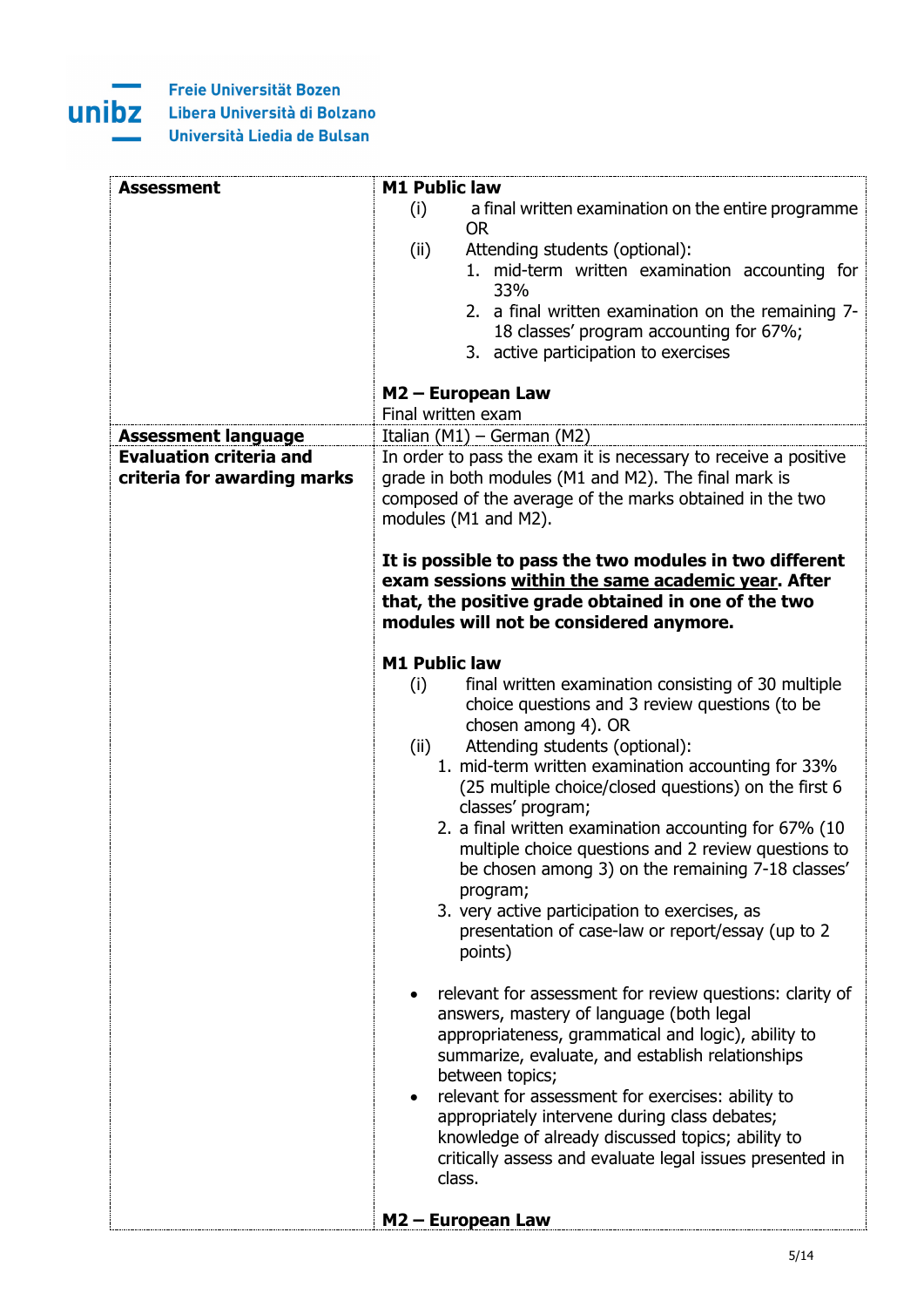

|                               | Final written exam; assessment criteria: clarity of answers,<br>command of language (both legal appropriateness, grammatical<br>and logic), ability to summarize, evaluate, and establish<br>relationships between topics;                                                                                                                                    |
|-------------------------------|---------------------------------------------------------------------------------------------------------------------------------------------------------------------------------------------------------------------------------------------------------------------------------------------------------------------------------------------------------------|
|                               |                                                                                                                                                                                                                                                                                                                                                               |
| <b>Required readings</b>      | <b>M1 Public law</b><br>Baroncelli, Moschella, Morelli, Tiberi, M.P. Vipiana, P. Vipiana -<br>Lineamenti di Diritto pubblico, Giappichelli, 2021 (the pages<br>specified in the Syllabus - see Reserve Collection)<br>G. Falcon, Lineamenti di diritto pubblico, Cedam, Padova, last<br>ed. (the pages specified in the Syllabus - see Reserve<br>Collection) |
|                               | Some pages taken from the following books (see Reserve<br>collection):                                                                                                                                                                                                                                                                                        |
|                               | F. Del Giudice, Diritto pubblico comparato, Simone, last<br>edition<br>S. Baroncelli, Profili costituzionali del Trentino Alto<br>Adige/Südtirol. Lezioni e materiali, Giappichelli, 2015<br>F. Fabbrini, Introduzione al diritto dell'Unione europea,<br>il mulino, Bologna, 2018                                                                            |
|                               | <b>M2- European Law:</b><br>Streinz, Europarecht, 11.Auflage, Alternatively you may use<br>Fischer, Fetzer, Europarecht, 12. Auflage, 2019.<br>The exact number of pages will be announced by the professor<br>in class and published in the Reserve Collection once the<br>course has commenced.                                                             |
| <b>Supplementary readings</b> | <b>M1 Public law</b><br>Some judgments of the Italian Constitutional Court, the text of<br>the Italian Constitution, and the articles of some foreign<br>Constitutions, as indicated in the Reserve Collection                                                                                                                                                |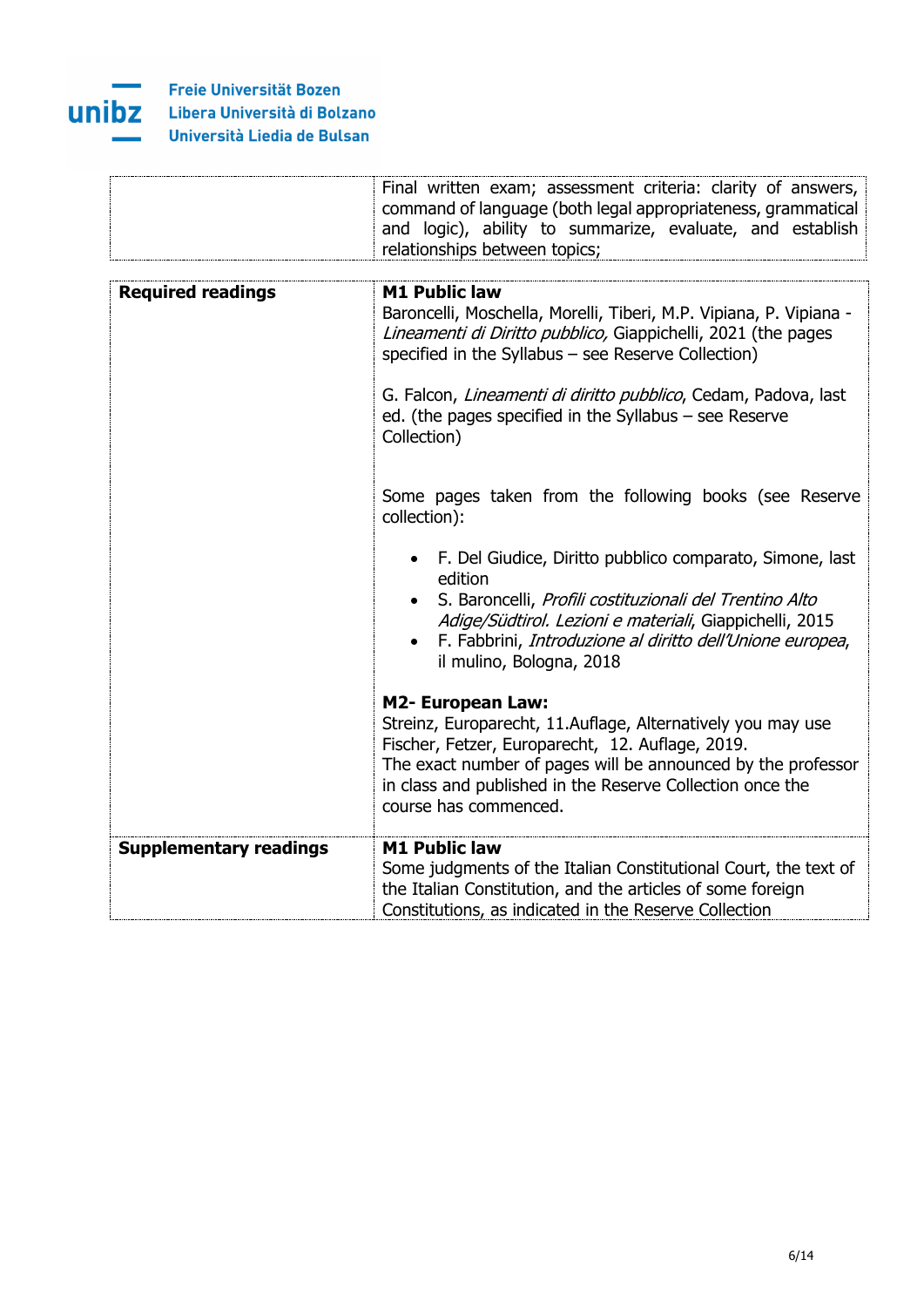

# Syllabus Descrizione dell'insegnamento

| Titolo dell'insegnamento                                 | DIRITTO PUBBLICO ED EUROPEO<br>(M1 Diritto Pubblico)*<br>*per M2 Europäisches Recht, vedi versione in<br>lingua tedesca |
|----------------------------------------------------------|-------------------------------------------------------------------------------------------------------------------------|
| Codice dell'insegnamento                                 | 27048                                                                                                                   |
| Settore scientifico<br>disciplinare<br>dell'insegnamento | IUS/09 (M1)                                                                                                             |
| Corso di studio                                          | Corso di laurea in scienze economiche e sociali                                                                         |
| Semestre e anno<br>accademico                            | Modulo 1: 1° semestre<br>a.a. 2021/2022                                                                                 |
| Anno dell'insegnamento                                   |                                                                                                                         |
| <b>Crediti formativi</b>                                 | 12 (M1:6 + M2:6)                                                                                                        |
| <b>Modulare</b>                                          | ςi                                                                                                                      |

| Numero totale di ore di<br><b>lezione</b>     | M1: 36 ore (18 Monica Rosini + 18 Stefania Baroncelli)                                         |
|-----------------------------------------------|------------------------------------------------------------------------------------------------|
| Numero totale di ore di<br><b>laboratorio</b> |                                                                                                |
| Numero totale di ore di<br>esercitazioni      | M1: 18 ore (Lucia Busatta)                                                                     |
| <b>Frequenza</b>                              | consigliata ma non obbligatoria                                                                |
| Insegnamenti propedeutici                     | non sono previste propedeuticità                                                               |
| Sito web dell'insegnamento                    | https://www.unibz.it/it/faculties/economics-<br>management/bachelor-economics-social-sciences/ |

| Obiettivi formativi specifici<br>dell'insegnamento | Questo insegnamento rientra tra le attività formative di<br>base (M1) e caratterizzanti (M2) del CdS e, nello specifico,<br>appartiene all'ambito disciplinare giuridico.<br>Obiettivo del corso è di assicurare agli studenti un'adeguata                                                                                                                                                                                                                                                                                                         |
|----------------------------------------------------|----------------------------------------------------------------------------------------------------------------------------------------------------------------------------------------------------------------------------------------------------------------------------------------------------------------------------------------------------------------------------------------------------------------------------------------------------------------------------------------------------------------------------------------------------|
|                                                    | padronanza di metodi e contenuti scientifici generali.<br>Il corso si propone di fornire agli studenti un'introduzione<br>sui principi di base che disciplinano i diritti e i doveri goduti<br>dagli individui e le imprese sulla base della Costituzione<br>italiana, i Trattati, la normativa e la giurisprudenza<br>dell'Unione europea. Analizza altresì la struttura giuridica<br>dello Stato italiano e i riflessi dell'Unione europea sulla<br>sovranità italiana, con riferimenti importanti ai principali<br>sistemi giuridici stranieri. |

| Modulo 1 | $M1 -$ Diritto Pubblico |
|----------|-------------------------|
| Docente  | Monica Rosini           |
|          | Office SER E203         |
|          | monica.rosini@unibz.it  |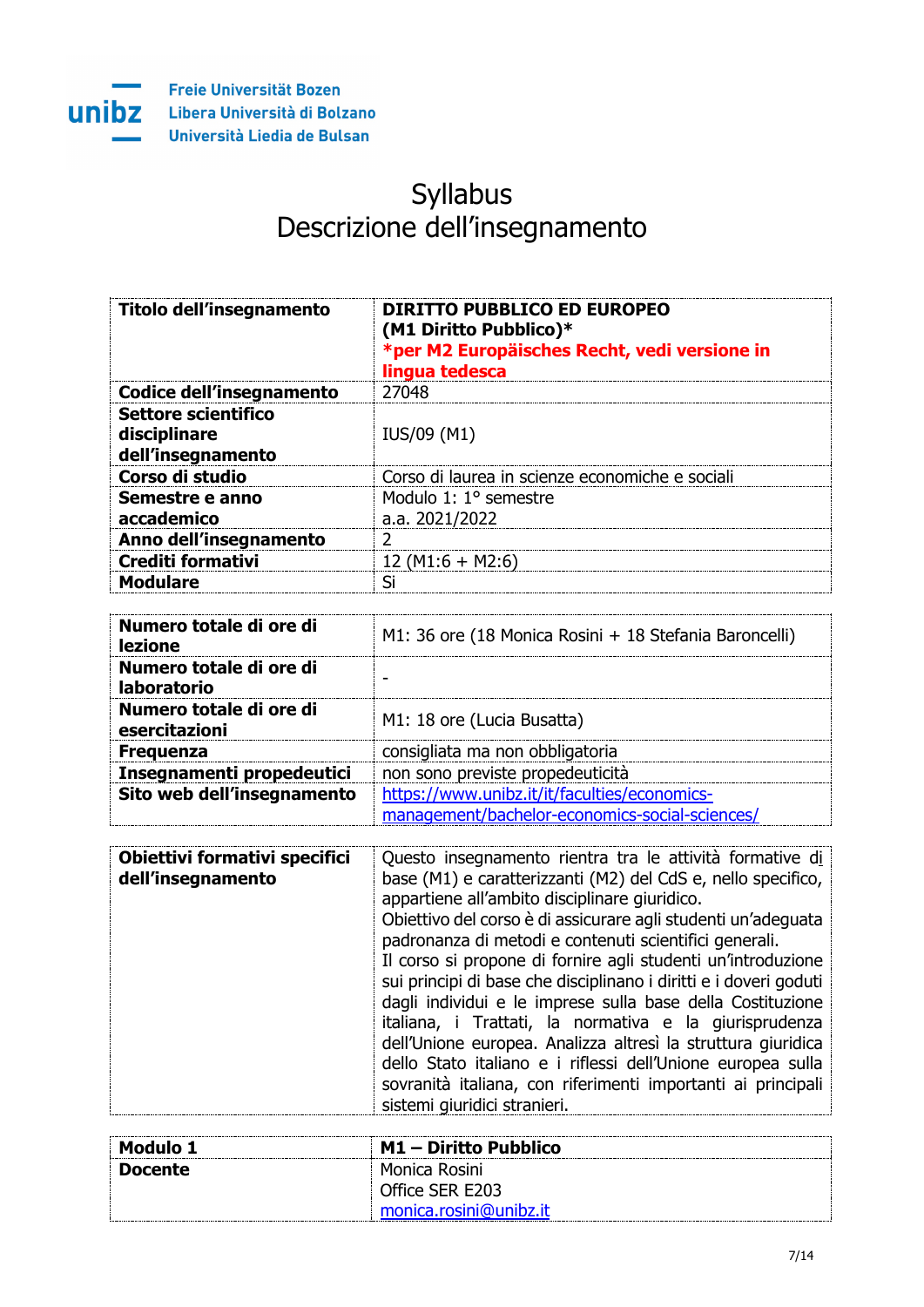

|                                                 | Tel: 0471/013017                                                                                    |
|-------------------------------------------------|-----------------------------------------------------------------------------------------------------|
|                                                 | https://www.unibz.it/it/faculties/economics-                                                        |
|                                                 | management/academic-staff/person/27547-monica-rosini                                                |
|                                                 |                                                                                                     |
|                                                 | Stefania Baroncelli                                                                                 |
|                                                 | office SER E506                                                                                     |
|                                                 | stefania.baroncelli@unibz.it                                                                        |
|                                                 | Tel: 0471/013120                                                                                    |
|                                                 | https://www.unibz.it/it/faculties/economics-                                                        |
|                                                 | management/academic-staff/person/981-stefania-                                                      |
|                                                 | baroncelli                                                                                          |
| Settore scientifico<br>disciplinare del docente | <b>IUS/09</b>                                                                                       |
| Lingua ufficiale<br>dell'insegnamento           | Italiano                                                                                            |
| Orario di ricevimento                           | 18 ore (9 Monica Rosini + 9 Stefania Baroncelli)<br>Cockpit - students' zone - individual timetable |
|                                                 | Webpage:                                                                                            |
|                                                 | https://www.unibz.it/en/timetable/?sourceId=unibz&depa                                              |
|                                                 | rtment=26&degree=13182%2C13324                                                                      |
| <b>Esercitatore</b>                             | Lucia Busatta (18 hours)                                                                            |
|                                                 | Lucia.Busatta@unibz.it                                                                              |
|                                                 | https://www.unibz.it/it/faculties/economics-                                                        |
|                                                 | management/academic-staff/person/31615-lucia-busatta                                                |
| <b>Collaboratore didattico</b>                  | Non previsto                                                                                        |
| Lista degli argomenti                           | Il concetto di Stato, anche dal punto di vista storico. Il                                          |
| trattati                                        | diritto, i soggetti, gli atti giuridici, le fonti del diritto, la                                   |
|                                                 | struttura e il funzionamento dell'organizzazione statale                                            |
|                                                 | (Parlamento, Governo, Corte costituzionale, potere                                                  |
|                                                 | giurisdizionale), la protezione dei diritti fondamentali, le                                        |
|                                                 | forme di governo delle Regioni e delle autonomie locali.                                            |
|                                                 | Alcune forme di Stato e di governo europee ritenute più                                             |
|                                                 | rilevanti, nel contesto dei principi stabiliti dall'Unione                                          |
|                                                 | europea. L'influenza del diritto UE nella sfera interna.                                            |
|                                                 | Fondamenti di diritto costituzionale tedesco.                                                       |
| Attività didattiche previste                    | Lezioni frontali tenute dalle docenti con l'ausilio di                                              |
|                                                 | presentazioni power-point pubblicate nella Reserve                                                  |
|                                                 | Collection. Si prevede la discussione di gruppo su alcune                                           |
|                                                 | sentenze particolarmente rilevanti della Corte                                                      |
|                                                 | costituzionale.                                                                                     |
|                                                 | Gli argomenti più importanti e complessi sono approfonditi                                          |
|                                                 | e spiegati, anche attraverso esempi concreti, nel corso                                             |
|                                                 | delle esercitazioni.                                                                                |

| Risultati di apprendimento | $M1 -$ Diritto pubblico                                          |
|----------------------------|------------------------------------------------------------------|
| attesi                     | Introdurre ai principi dell'ordinamento giuridico e al           |
|                            | ragionamento giuridico. Conoscenza dei concetti, delle           |
|                            | motivazioni e dei limiti dell'ordinamento giuridico italiano e   |
|                            | di alcuni ordinamenti europei, con particolare riferimento       |
|                            | ai principi stabiliti dalle rispettive Costituzioni. Capacità di |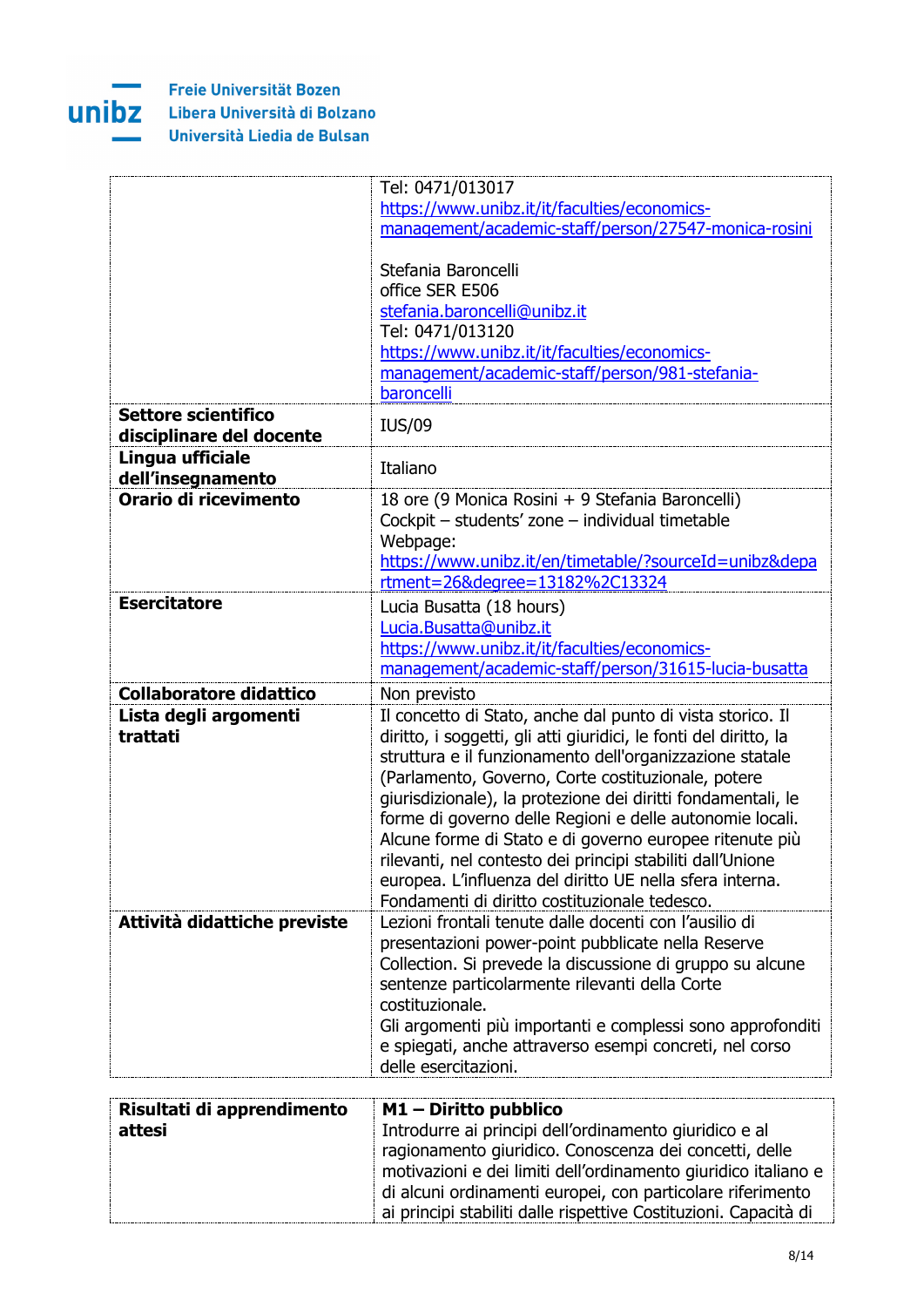

| applicare tali concetti alla realtà sociale. Preparare al<br>secondo modulo, incentrato sul diritto dell'Unione<br>europea.                                                                                                                                                                                                                                                                                                                                                                                                                                                                                                                                                                                          |
|----------------------------------------------------------------------------------------------------------------------------------------------------------------------------------------------------------------------------------------------------------------------------------------------------------------------------------------------------------------------------------------------------------------------------------------------------------------------------------------------------------------------------------------------------------------------------------------------------------------------------------------------------------------------------------------------------------------------|
| Il corso si rivolge principalmente agli studenti del secondo<br>anno del Corso di laurea in Economia e Scienze sociali.                                                                                                                                                                                                                                                                                                                                                                                                                                                                                                                                                                                              |
| <u>Conoscenza e capacità di comprensione:</u><br>Conoscenza delle fonti del diritto e della loro<br>efficacia nel contesto interno ed europeo<br>Organizzazione statale e distribuzione del potere a<br>livello orizzontale e verticale, anche dal punto di<br>vista storico<br>Relazione tra Stato e individuo: diritti e doveri<br>$\bullet$<br>nell'ambito europeo<br>Strumenti di intervento per la disciplina della sfera<br>$\bullet$<br>sociale ed economica anche da prospettiva storica<br>e influenza dell'Unione europea<br>Conoscenza di base del sistema costituzionale                                                                                                                                 |
| tedesco                                                                                                                                                                                                                                                                                                                                                                                                                                                                                                                                                                                                                                                                                                              |
| Capacità di applicare conoscenza e comprensione:<br>Comprensione dell'efficacia degli istituti giuridici e<br>$\bullet$<br>dei loro effetti sugli individui e le istituzioni<br>Comprensione della struttura organizzativa delle<br>$\bullet$<br>istituzioni pubbliche e della loro legittimazione<br>Comprensione dei principi costituzionali sui quali è<br>$\bullet$<br>basato il sistema giuridico italiano e sua<br>valutazione in rapporto ai principali sistemi<br>costituzionali, specialmente con riferimento al<br>sistema tedesco<br>Comprensione degli strumenti utilizzati dallo Stato<br>e dall'Unione europea per intervenire nella sfera<br>privata ed economica anche dal punto di vista<br>storico |
| Autonomia di giudizio:<br>capacità di raccogliere e interpretare i dati giuridici<br>$\bullet$<br>rilevanti per formare giudizi che includono<br>riflessioni su temi sociali e politici;<br>abilità di leggere e valutare dati nuovi e aggiornati<br>$\bullet$<br>in riviste, quotidiani e media usando gli appropriati<br>principi giuridici.                                                                                                                                                                                                                                                                                                                                                                       |
| Abilità comunicative:                                                                                                                                                                                                                                                                                                                                                                                                                                                                                                                                                                                                                                                                                                |
| abilità di presentare le nozioni giuridiche acquisite<br>durante il corso utilizzando un appropriato<br>linguaggio tecnico<br>capacità analitiche e di sintesi necessarie per<br>scrivere rapporti e analisi scritte<br>capacità di interagire in gruppi con carattere<br>interculturale e mutlilingue                                                                                                                                                                                                                                                                                                                                                                                                               |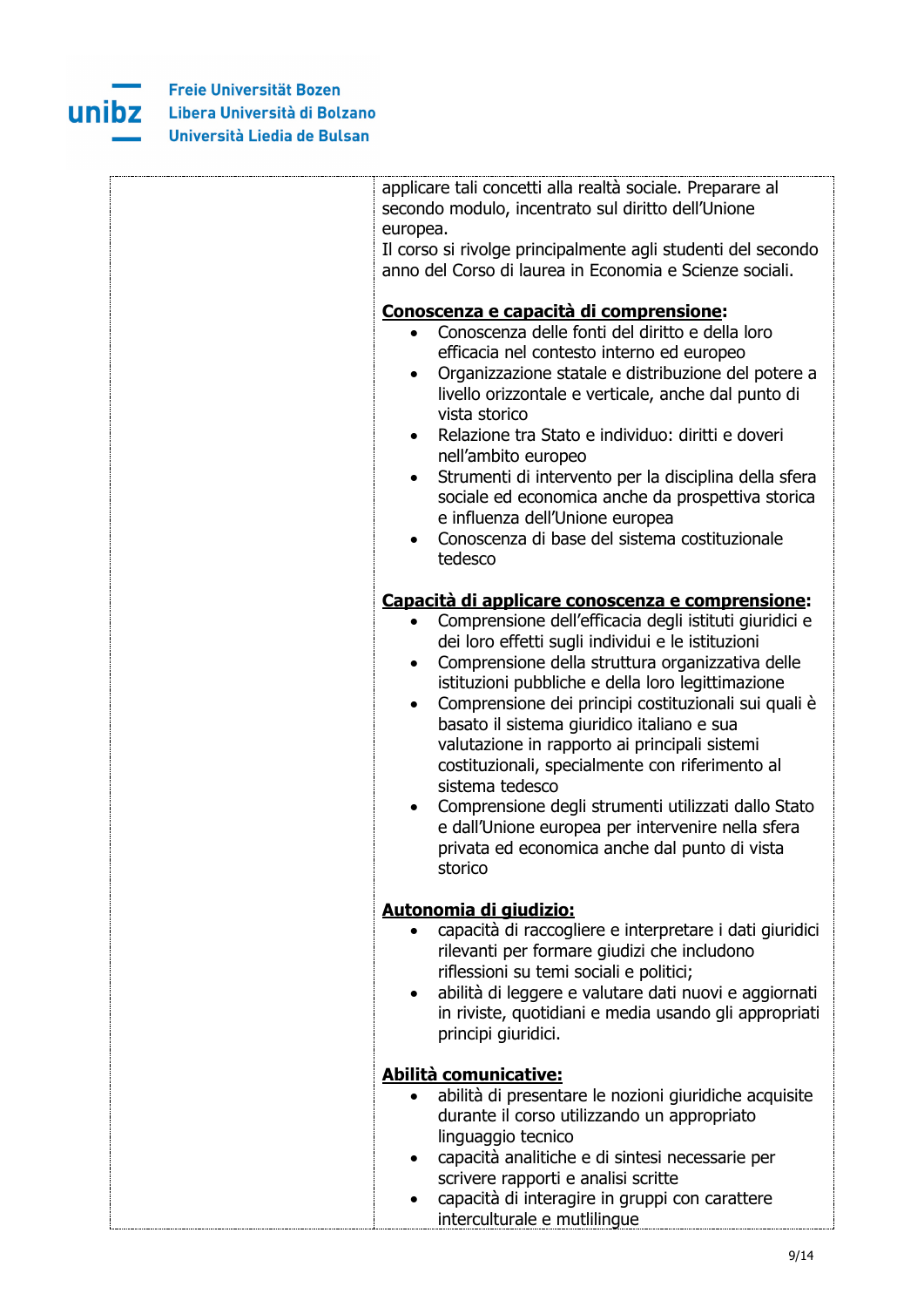

| • capacità orali e di esprimere opinion in gruppo                                                                                                                                                         |
|-----------------------------------------------------------------------------------------------------------------------------------------------------------------------------------------------------------|
| Capacità di apprendimento:<br>· Sviluppo di capacità di interpretazione e<br>valutazione, necessarie per affrontare con un buon<br>grado di autonomia gli ulteriori studi anche in altri<br>paesi europei |
|                                                                                                                                                                                                           |

| <b>Metodo d'esame</b>       | <b>M1 Diritto pubblico:</b>                                             |
|-----------------------------|-------------------------------------------------------------------------|
|                             | Un esame finale scritto sull'intero programma<br>(i)                    |
|                             | Oppure                                                                  |
|                             | Per gli studenti frequentanti:<br>(ii)                                  |
|                             | 1. mid-term scritto sulle lezioni 1-6 che peserà                        |
|                             | per il 33% sul voto finale;                                             |
|                             | 2. esame finale scritto sulle rimanenti lezioni                         |
|                             | 7-18 che peserà per il 67%;                                             |
|                             | 3. partecipazione attiva alle esercitazioni.                            |
| Lingua dell'esame           | Italiano (M1)                                                           |
| Criteri di misurazione e    | Per ottenere un voto sufficiente è necessario superare                  |
| criteri di attribuzione del | entrambi i moduli (M1 e M2).                                            |
| voto                        | Sarà attribuito un voto finale dato dalla media matematica              |
|                             | dei voti finali conseguiti per i due singoli moduli (M1 e               |
|                             | M2).                                                                    |
|                             |                                                                         |
|                             | È possibile superare i due moduli anche in due                          |
|                             | differenti sessioni di esame purché nello stesso                        |
|                             | anno accademico. Dopo (nel successivo anno                              |
|                             | accademico), l'eventuale superamento di un solo                         |
|                             | modulo non avrà più alcun valore.                                       |
|                             |                                                                         |
|                             | M1 Diritto pubblico                                                     |
|                             | esame finale scritto consistente in 30 domande a<br>(i)                 |
|                             | risposta multipla e 3 domande a risposta aperta<br>(da scegliere su 4). |
|                             | In alternativa per gli studenti frequentanti:<br>(ii)                   |
|                             | mid-term scritto che peserà per il 33% sul voto<br>1.                   |
|                             | finale (25 domande a risposta                                           |
|                             | multipla/domande a soluzione chiusa) sulle                              |
|                             | prime 6 lezioni del programma. Al fine del                              |
|                             | superamento del mid-term è comunque                                     |
|                             | necessario rispondere correttamente ad                                  |
|                             | almeno 13 domande a risposta multipla;                                  |
|                             | 2. esame scritto finale che peserà per il 67% (10                       |
|                             | domande a risposta multipla e 2 domande a                               |
|                             | risposta aperta da scegliere su 3) sulle                                |
|                             | rimanenti lezioni 7-18 del programma.                                   |
|                             | partecipazione attiva alle esercitazioni, con<br>3.                     |
|                             | presentazione di una sentenza o di una breve                            |
|                             | relazione (fino a 2 punti).                                             |
|                             |                                                                         |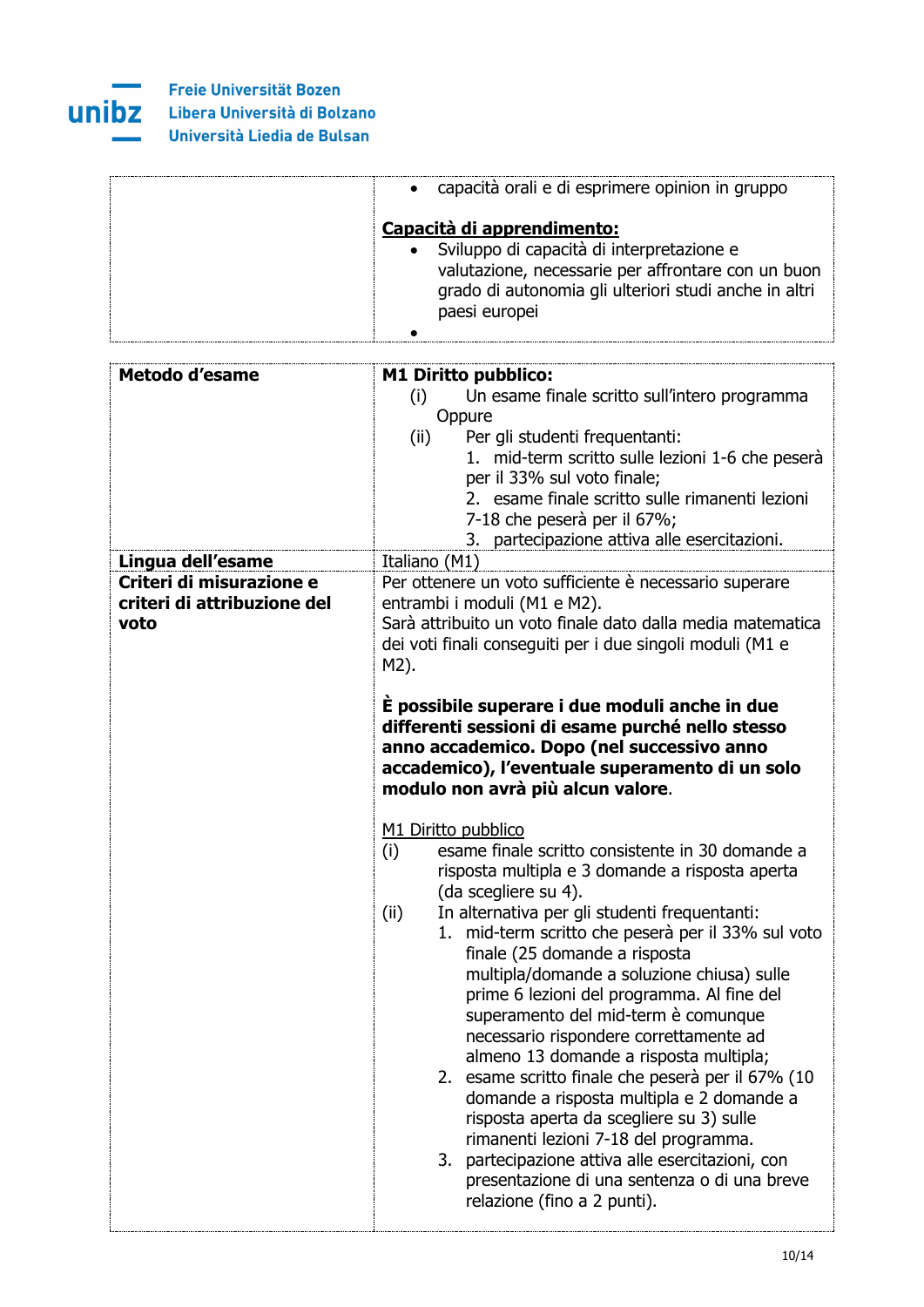

| • Al fine della valutazione delle domande aperte<br>saranno rilevanti: chiarezza della risposta;<br>proprietà di linguaggio (appropriatezza sia dal<br>punto di vista giuridico che grammaticale e logico);<br>capacità di sintetizzare, valutare e stabilire<br>collegamenti tra gli argomenti.<br>· Metodo di valutazione per le esercitazioni: capacità<br>di intervenire in modo pertinente durante in<br>dibattiti in aula; conoscenza degli argomenti già<br>trattati; capacità di esprimere giudizi critici ed<br>effettuare collegamenti tra le questioni giuridiche<br>esposte in aula. |
|--------------------------------------------------------------------------------------------------------------------------------------------------------------------------------------------------------------------------------------------------------------------------------------------------------------------------------------------------------------------------------------------------------------------------------------------------------------------------------------------------------------------------------------------------------------------------------------------------|
|                                                                                                                                                                                                                                                                                                                                                                                                                                                                                                                                                                                                  |

| <b>Bibliografia fondamentale</b> | <b>M1 Diritto Pubblico</b><br>Baroncelli, Moschella, Morelli, Tiberi, M.P. Vipiana, P.<br>Vipiana, Lineamenti di Diritto pubblico, Giappichelli, 2021<br>(le pagine indica nella Reserve Collection)<br>G. Falcon, Lineamenti di diritto pubblico, Cedam, Padova,<br>ult. ed. (le pagine indicate nella Reserve Collection)<br>Alcune pagine prese dai seguenti volumi (le pagine<br>saranno indicate nella Reserve Collection):<br>• F. Del Giudice, Diritto pubblico comparato,<br>Simone, ultima edizione<br>S. Baroncelli, Profili costituzionali del Trentino Alto<br>$\bullet$<br>Adige/Südtirol. Lezioni e materiali, Giappichelli,<br>2015<br>• F. Fabbrini, Introduzione al diritto dell'Unione<br>europea, il mulino, Bologna, 2018 |
|----------------------------------|-----------------------------------------------------------------------------------------------------------------------------------------------------------------------------------------------------------------------------------------------------------------------------------------------------------------------------------------------------------------------------------------------------------------------------------------------------------------------------------------------------------------------------------------------------------------------------------------------------------------------------------------------------------------------------------------------------------------------------------------------|
| <b>Bibliografia consigliata</b>  | <b>M1 Diritto Pubblico</b><br>Alcune sentenze della Corte costituzionale, il testo della<br>Costituzione italiana e gli articoli di alcune Costituzioni<br>straniere pubblicate nella Reserve Collection                                                                                                                                                                                                                                                                                                                                                                                                                                                                                                                                      |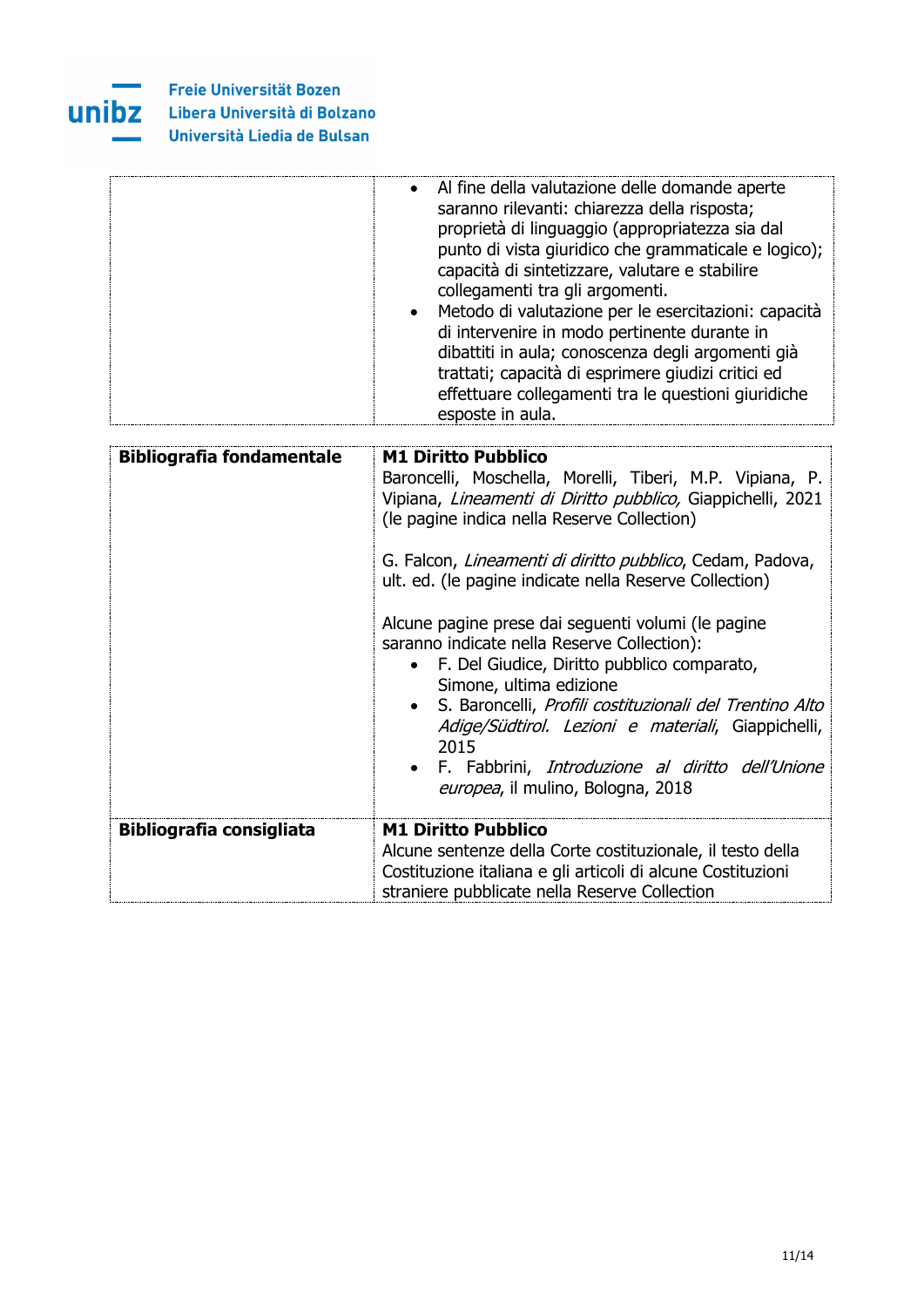

**Freie Universität Bozen** Libera Università di Bolzano Università Liedia de Bulsan

# Syllabus Beschreibung der Lehrveranstaltung

| Titel der Lehrveranstaltung                                         | <b>ÖFFENTLICHES UND EUROPÄISCHES RECHT</b><br>M2 Europäisches Recht*<br>(*für M1 Diritto Pubblico, siehe italienische<br><b>Version)</b> |
|---------------------------------------------------------------------|------------------------------------------------------------------------------------------------------------------------------------------|
| Code der Lehrveranstaltung                                          | 27048                                                                                                                                    |
| Wissenschaftlich-<br>disziplinärer Bereich der<br>Lehrveranstaltung | IUS/14 (M2)                                                                                                                              |
| <b>Studiengang</b>                                                  | Bachelor in Ökonomie und Sozialwissenschaften                                                                                            |
| Semester und akademisches                                           | 2-Modul: 2. Semester                                                                                                                     |
| <b>Jahr</b>                                                         | a.J. 2021/2022                                                                                                                           |
| Studienjahr                                                         |                                                                                                                                          |
| <b>Kreditpunkte</b>                                                 | $12 (M1:6 + M2:6)$                                                                                                                       |
| <b>Modular</b>                                                      | Jа                                                                                                                                       |

| Gesamtanzahl der<br>Vorlesungsstunden  | M2: 36 Stunden (Hannes Hofmeister)                                                             |
|----------------------------------------|------------------------------------------------------------------------------------------------|
| Gesamtzahl der<br>Laboratoriumsstunden |                                                                                                |
| Gesamtzahl der<br><b>Ubungsstunden</b> | M2: 18 Stunden (Christoph Perathoner)                                                          |
| <b>Anwesenheit</b>                     | keine Anwesenheitspflicht                                                                      |
| Voraussetzungen                        | keine vorgesehen                                                                               |
| Link zur Lehrveranstaltung             | https://www.unibz.it/it/faculties/economics-<br>management/bachelor-economics-social-sciences/ |

| Spezifische Bildungsziele | Die Lehrveranstaltung ist den grundlegenden (M1) und<br>fachtypischen (M2) Bildungstätigkeiten zuzuordnen und<br>gehört dem Fachbereich Rechtswissenschaften an.                                                                                                                                                                          |
|---------------------------|-------------------------------------------------------------------------------------------------------------------------------------------------------------------------------------------------------------------------------------------------------------------------------------------------------------------------------------------|
|                           | Der Kurs bietet eine Einführung in die Grundlagen des<br>Europarechts. Ziel der Veranstaltung ist es, die<br>Kernelemente der europäischen Rechtsordnung im Lichte<br>aktueller Entwicklungen darzustellen und zu analysieren.<br>Die Teilnehmer sollen im Anschluss in der Lage sein,<br>komplexe europarechtliche Situationen rechtlich |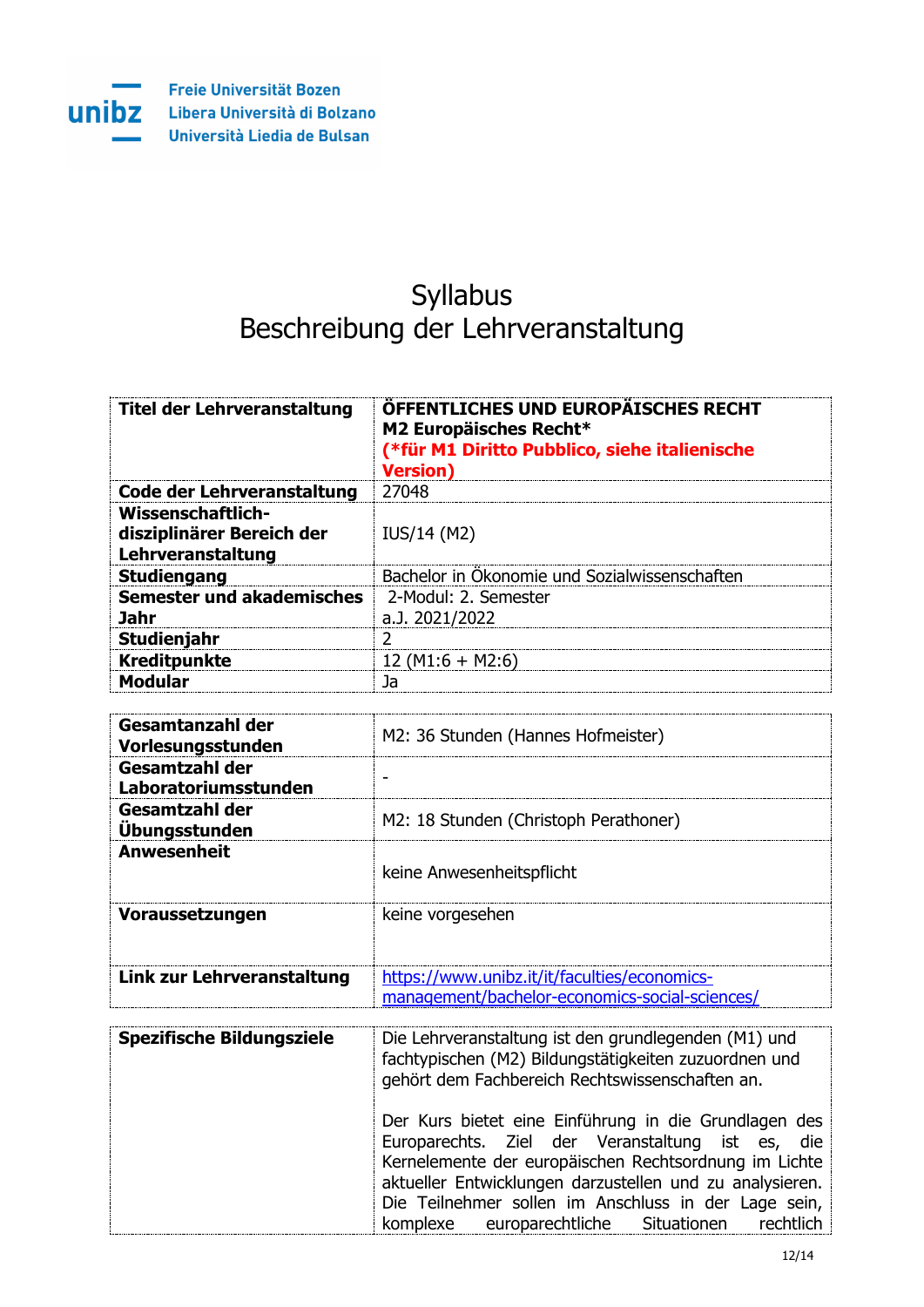

### Freie Universität Bozen Libera Università di Bolzano Università Liedia de Bulsan

| entsprechend einordnen zu können und europarechtliche<br>Normen entsprechend zu interpretieren. |
|-------------------------------------------------------------------------------------------------|
|                                                                                                 |

| <b>Modul 2</b>                  | M2 - Europäisches Recht                                    |
|---------------------------------|------------------------------------------------------------|
| <b>Dozent</b>                   | Hannes Hofmeister                                          |
|                                 | office SER E304                                            |
|                                 | hannes.hofmeister@unibz.it                                 |
|                                 | Tel: 0471/013482                                           |
|                                 | https://www.unibz.it/it/faculties/economics-               |
|                                 | management/academic-staff/person/31313-hannes-             |
|                                 | herbert-viktor-hofmeister                                  |
| Wissenschaftlich                |                                                            |
| disziplinärer Bereich des       | <b>IUS/14</b>                                              |
| <b>Dozenten</b>                 |                                                            |
| <b>Unterrichtssprache</b>       | Deutsch                                                    |
| <b>Sprechzeiten</b>             | 18 Stunden                                                 |
|                                 | Cockpit - students' zone - individual timetable            |
|                                 | Webpage:                                                   |
|                                 | https://www.unibz.it/en/timetable/?sourceId=unibz&depa     |
|                                 | rtment=26&degree=13182%2C13324                             |
| Beauftragter für                | 18 hours                                                   |
| Übungsstunden                   | Christoph Perathoner                                       |
|                                 | christoph.perathoner@unibz.it                              |
|                                 | https://www.unibz.it/it/faculties/economics-               |
|                                 | management/academic-staff/person/40440-christoph-          |
|                                 | perathoner                                                 |
| <b>Didaktischer Mitarbeiter</b> | Nicht vorgesehen                                           |
| Auflistung der behandelten      | Europäischen Integration – historischer Überblick,<br>EU-  |
| <b>Themen</b>                   | Rechtsquellen;<br>Charakteristika<br>des<br>Institutionen; |
|                                 | Europarechts; Grundfreiheiten, Aktuelle Themen<br>des      |
|                                 | Europarechts und -politik.                                 |
| <b>Unterrichtsform</b>          | Vorlesung mit interaktiven Elementen (Diskussion etc.)     |

| <b>Erwartete Lernergebnisse</b> | Wissen und Verständnis: Studierenden werden die<br>wesentlichen Grundzüge des Europarechts vermittelt.<br>Dabei werden zunächst Fragen der historischen<br>Integration, der EU-Organe, sowie der Rechtsquellen<br>behandelt. Im Anschluss daran werden die wichtigsten<br>Grundfreiheiten näher behandelt. Zur Veranschaulichung<br>wird dabei auf mehrere Fallstudien zu aktuellen Themen<br>zurückgegriffen. |
|---------------------------------|----------------------------------------------------------------------------------------------------------------------------------------------------------------------------------------------------------------------------------------------------------------------------------------------------------------------------------------------------------------------------------------------------------------|
|                                 | Wissensanwendung: Die Teilnehmer sollen im Anschluss in<br>der Lage sein, die fallrelevanten europarechtlichen Normen<br>zu identifizieren und anschließend entsprechend zu<br>interpretieren. Auf dieser Basis lassen sich dann auch                                                                                                                                                                          |